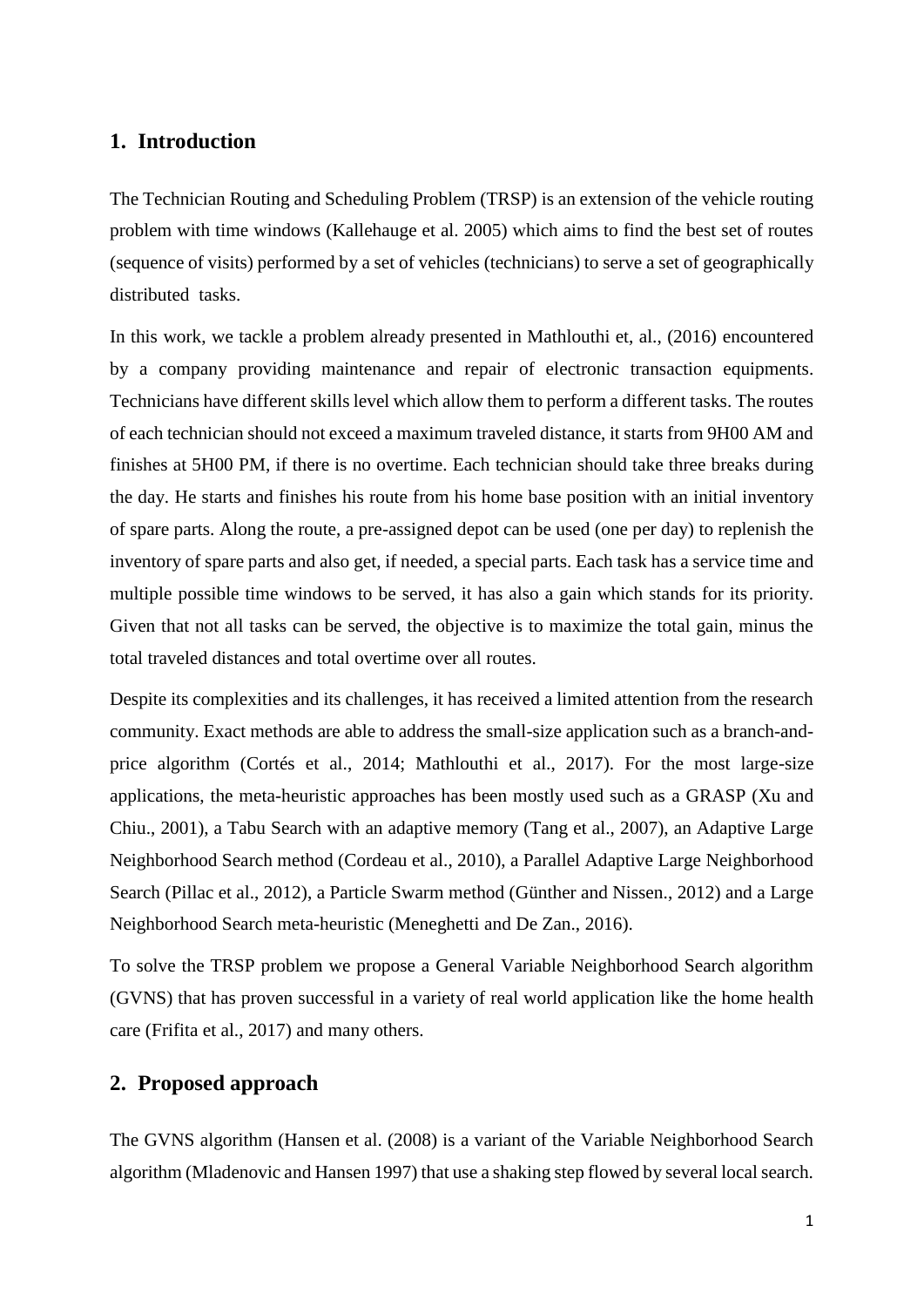Our algorithm starts with an initial solution from a constrictive heuristic. The provided construction heuristic is sequential and consists of designing one by one the routes of the technicians. The best feasible insertion, taking into account skills and time windows, for the tasks and depot is considered. Then, the GVNS execute alternately a shaking procedure to escape from local optima and a Pipe Variable Neighborhood Descent algorithm (PVND) within the local search procedure to improve the solution with neighborhood change step until fulfilling a predefined stopping criterion. In our methods, six effective local search operators **(**Insertion-with-new, Intra-route, Inter-route, Swap-intra, Swap-inter, and Swap-with-new) with different movements have been considered for both shaking and PVND steps. The route candidate to receive the neighborhood move is randomly selected. As a stopping criterion, we choose the maximum CPU time  $(t_{max})$ .

#### **3. Computational results:**

To test the performance of our GVNS, we use benchmarks introduced in Methlouthi et, al., (2016). These data sets are constructed from a real-world application. Each group has 10 varieties of instances according to the size of time windows; wide (W) and narrow (N). In Methlouthi et, al., (2016), they consider 3 technicians to serve 50 tasks for a planning horizon of 1 days.

The proposed algorithms described here have been coded in Java with Eclipse 1.8, on laptop HP Intel Core i3, 4GB RAM. To check the efficiency of the proposed algorithms a comparison with the tabu search solutions from literature are reported.



*Fig.1 Average of Dev% for the 40 instances*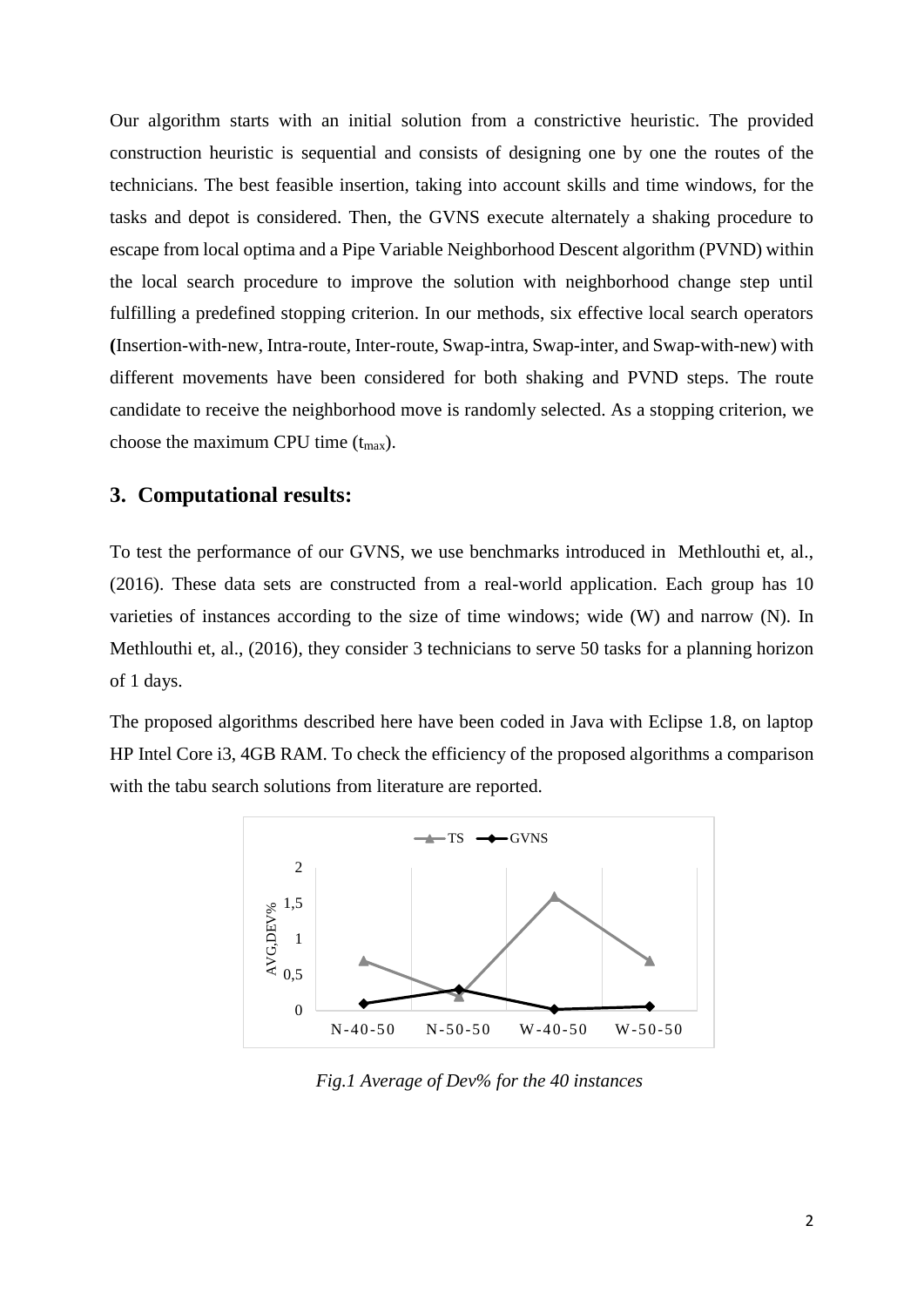The *Fig.1* shows that the GVNS outperforms the TS algorithm. It gives a higher-quality solutions in reduced computation time. OIt should be noted that GVNS found the best solution for the most instances however, for category M-50-50, the TS is the best followed by the GVNS.

# **4. Conclusion**

In this paper, we solve a technician routing and scheduling problem (TRSP) with a general variable neighborhood search algorithm (GVNS). To test the approach, we use benchmarks from the literature. Experiments show that our approach is able to solve all the instances, in a reasonable amount of time. Future works, we will add a multi-objective to our variant.

# **References**

Cordeau, J-F., Laporte, G., Pasin, F., Ropke, S., (2010). Scheduling technicians and tasks in a telecommunications company. Journal of Scheduling 393-409.

Cortés, C., E., Gendreau, M., Rousseau, L., M., Souyris, S., Weintraub, A., (2014). Branchand-Price and Constraint Programming for solving a Real-Life Technician Dispatching Problem. European Journal of Operational Research.

Frifita, S., Masmoudi, M., Euchi, J.: General Variable Neighborhood Search for Home Healthcare routing and scheduling problem with time windows and synchronized Visits. Electronic Notes in Discrete Mathematics journal (2017).

Hansen, P., Mladenović, N., & Pérez, J. A. M. (2008). Variable neighbourhood search: methods and applications. *4OR*, *6*(4), 319-360.

Günther, M., Nissen, V., (2012). Application of particle swarm optimization to the british telecom workforce scheduling problem. In Proceedings of the 9th international conference on the practice and theory of automated timetabling (PATAT 2012), Son, Norway (242-256).

Kallehauge, B., Larsen, J., Madsen, O. B., & Solomon, M. M. (2005). Vehicle routing problem with time windows. In *Column generation* (pp. 67-98). Springer, Boston, MA.

Meneghetti, A., De Zan, E., (2016). Technicians and interventions scheduling for the maintenance service of container ships. Procedia CIRP 216-221.

Mathlouthi, I., Gendreau, M., Potvin, J.-Y., (2016). Mixed integer programming for a multiattribute technician routing and scheduling problem. Technical Report CIRRELT-2016-23, CIRRELT, forthcoming in Information Systems and Operational Research.

Mathlouthi, I., Gendreau, M., Potvin, J.-Y., (2017). Branch-and-Price for a Multi-Attribute Technician Routing and Scheduling Problem Branch-and-Price for a Multi-Attribute. Technical Report CIRRELT August 2017-56, forthcoming in Information Systems and Operational Research.

Pillac, V., Guéret, C., Medaglia, A., L., (2012). On the Dynamic Technician Routing and Scheduling Problem, Technical Report 12/5/AUTO, Ecole des Mines de Nantes, France.